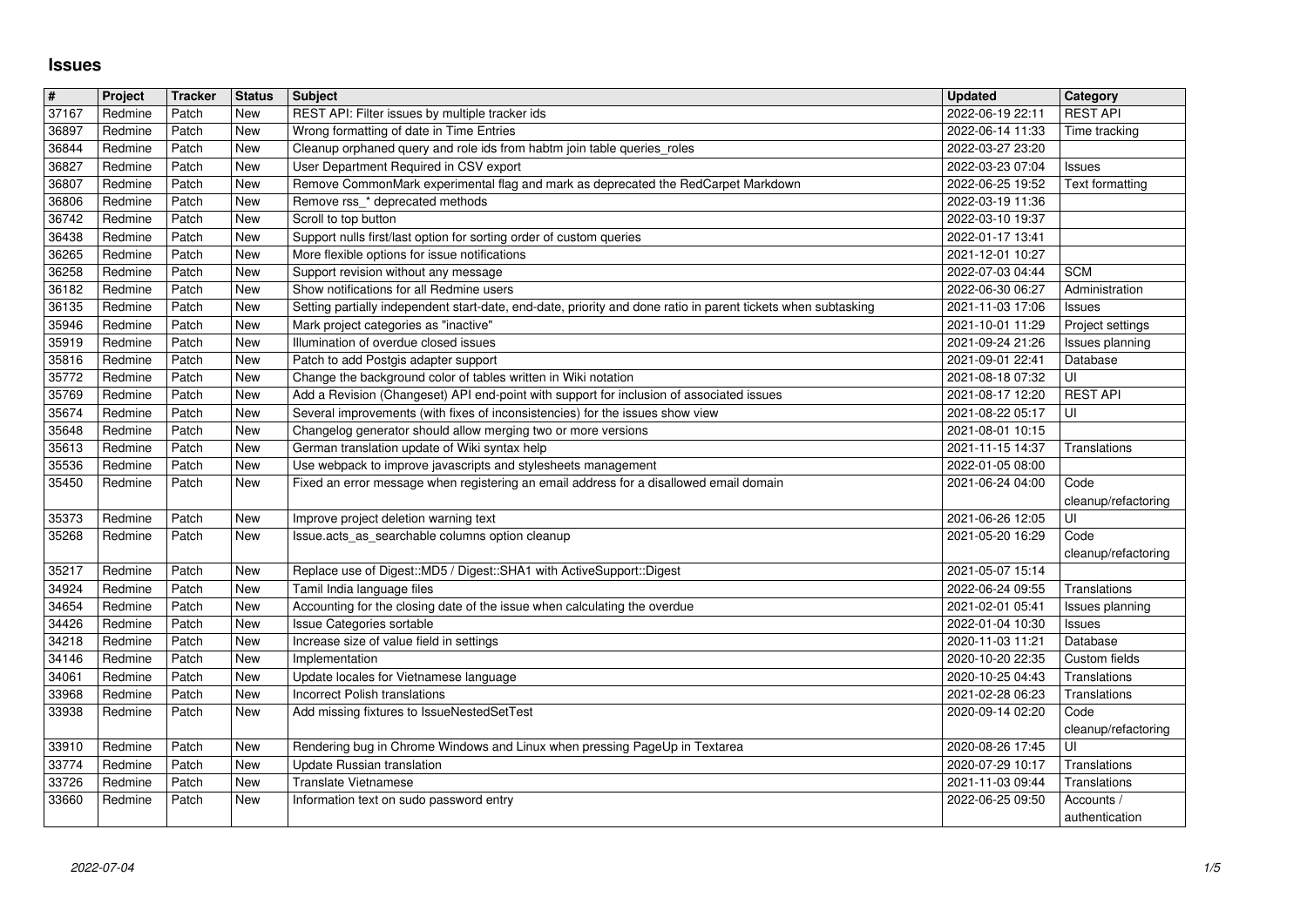| $\overline{\mathbf{H}}$ | Project            | <b>Tracker</b> | <b>Status</b> | <b>Subject</b>                                                                                                                                                                  | <b>Updated</b>                       | Category                       |
|-------------------------|--------------------|----------------|---------------|---------------------------------------------------------------------------------------------------------------------------------------------------------------------------------|--------------------------------------|--------------------------------|
| 33638<br>33554          | Redmine<br>Redmine | Patch<br>Patch | New<br>New    | Default value for Welcome text setting<br>Fix by date weekly filter query to use Setting.start_of_week                                                                          | 2020-06-22 15:11<br>2020-11-30 07:13 | UI<br>Issues filter            |
| 33457                   | Redmine            | Patch          | New           | Croatian translations for v4.1.1                                                                                                                                                | 2020-05-16 23:38                     | Translations                   |
| 33440<br>33431          | Redmine<br>Redmine | Patch<br>Patch | New<br>New    | Emails not being processed because of<br>Better performance for Time entries without issue and activity filters                                                                 | 2021-04-30 15:58<br>2020-05-12 16:24 | Email receiving<br>Performance |
| 33413                   | Redmine            | Patch          | New           | Complete Hungarian/magyar hu.yml for Redmine 4.1.1                                                                                                                              | 2020-05-07 16:09                     | Translations                   |
| 33211<br>33118          | Redmine<br>Redmine | Patch<br>Patch | New<br>New    | Include block columns (ex: Description, Last notes) in CSV export when option "All columns" is selected<br>Detect plain diffs in e-mail submitted issues and map to attachments | 2021-03-28 19:53<br>2020-09-13 05:08 |                                |
| 33117                   | Redmine            | Patch          | New           | Redirect to users_path instead of edit_user_path in order to avoid confusion                                                                                                    | 2020-06-15 11:04                     | Email receiving<br>Accounts /  |
|                         |                    |                |               |                                                                                                                                                                                 |                                      | authentication                 |
| 33074<br>32961          | Redmine<br>Redmine | Patch<br>Patch | New<br>New    | Korean translation update for 4.1-stable<br>Make group names clickable in permissions report                                                                                    | 2020-03-10 14:07<br>2020-02-07 03:24 | Translations<br>Administration |
| 32951                   | Redmine            | Patch          | New           | Issue Statuses sortable by name and position                                                                                                                                    | 2020-02-05 00:49                     | Administration                 |
| 32847<br>32747          | Redmine<br>Redmine | Patch<br>Patch | New<br>New    | Ability to add custom css classes to body tag<br>Fix wrong translation for "time entries" in redmine 4.1.0                                                                      | 2020-02-11 16:14<br>2020-01-11 15:11 | Plugin API<br>Translations     |
| 32548                   | Redmine            | Patch          | New           | Add new hook in projects/settings/_issues.html.erb for custom fields                                                                                                            | 2019-12-05 05:57                     | Hook requests                  |
| 32523                   | Redmine            | Patch          | New           | Improve javascript performances on query edition                                                                                                                                | 2019-12-12 13:05                     | Performance                    |
| 32522<br>32461          | Redmine<br>Redmine | Patch<br>Patch | New<br>New    | Add Project.find_by_name to target_project<br>Allow Redmine: My Page to be overriden in plugins                                                                                 | 2019-11-29 14:06<br>2019-11-15 00:48 | Email receiving<br>My page     |
| 32435                   | Redmine            | Patch          | New           | Change Russian translation for "Submit"                                                                                                                                         | 2022-07-02 10:40                     | Translations                   |
| 32405<br>32381          | Redmine<br>Redmine | Patch<br>Patch | New<br>New    | Updating sq translation<br>Wiki preview : manage dynamic content                                                                                                                | 2022-01-06 14:38<br>2022-07-04 04:03 | Translations<br>Wiki           |
| 32370                   | Redmine            | Patch          | New           | Action menu on issues details should not flip with the history order                                                                                                            | 2019-12-22 17:35                     | UI                             |
| 32296                   | Redmine            | Patch          | New           | Ignore rubocop offense                                                                                                                                                          | 2021-10-28 05:55                     | Code                           |
| 32166                   | Redmine            | Patch          | New           | Rounded corners on table.gantt-table                                                                                                                                            | 2019-10-03 14:45                     | cleanup/refactoring<br>UI      |
| 32163                   | Redmine            | Patch          | New           | Update locales for Vietnamese                                                                                                                                                   | 2019-10-06 04:13                     | Translations                   |
| 32162<br>32155          | Redmine<br>Redmine | Patch<br>Patch | New<br>New    | Improved progress bars for issues and versions<br>Fix the overflow problems in project jump                                                                                     | 2019-09-28 13:41<br>2019-09-26 18:12 | UI<br>UI                       |
| 32142                   | Redmine            | Patch          | New           | Send notification when a user is created via LDAP on-the-fly user creation                                                                                                      | 2019-09-26 02:39                     | Email notifications            |
| 32132<br>32115          | Redmine            | Patch<br>Patch | New<br>New    | Replace gantt primitives with CSS generated vector primitives                                                                                                                   | 2019-09-26 06:55                     | UI<br>UI                       |
| 32114                   | Redmine<br>Redmine | Patch          | New           | Move search bar and project selector to the top bar<br>Give project list cards the same background like grid cells in many other views                                          | 2019-09-23 05:52<br>2019-09-23 01:35 | UI                             |
| 32109                   | Redmine            | Patch          | New           | Obey sub-task sharing settings on new issue creation                                                                                                                            | 2021-11-24 23:37                     | Issues                         |
| 32106<br>32105          | Redmine<br>Redmine | Patch<br>Patch | New<br>New    | Slightly restyled ajax loading indicator<br>Context menu to match the rest of the flyout styling                                                                                | 2019-09-27 17:19<br>2019-09-26 17:25 | UI<br>UI                       |
| 32100                   | Redmine            | Patch          | New           | Fixed and added roundiness to the "plus" (+) flyout menu and it's child elements                                                                                                | 2019-09-26 17:31                     | UI                             |
| 32099<br>32021          | Redmine<br>Redmine | Patch<br>Patch | New<br>New    | Fix inconsistent gap sizes on My page<br>Give project description, homepage and custom fields an own box too                                                                    | 2019-09-23 06:21                     | UI<br>ΙUΙ                      |
| 32018                   | Redmine            | Patch          | New           | Visually consolidate project selector and the popup box with the projects                                                                                                       | 2019-09-17 12:15<br>2019-09-04 19:16 | UI                             |
| 32017                   | Redmine            | Patch          | New           | A much happier blue palette for the header (#header + #top-menu)                                                                                                                | 2019-09-06 21:03                     | UI                             |
| 32016<br>31987          | Redmine<br>Redmine | Patch<br>Patch | New<br>New    | Rounded coreners on roadmap's progress bar<br>Add rake task which synchronize all revisions in repositories related with all active projects                                    | 2019-10-06 11:04<br>2021-03-28 16:58 | UI<br><b>SCM</b>               |
|                         |                    |                |               |                                                                                                                                                                                 |                                      |                                |
|                         |                    |                |               |                                                                                                                                                                                 |                                      |                                |
|                         |                    |                |               |                                                                                                                                                                                 |                                      |                                |
|                         |                    |                |               |                                                                                                                                                                                 |                                      |                                |
|                         |                    |                |               |                                                                                                                                                                                 |                                      |                                |
|                         |                    |                |               |                                                                                                                                                                                 |                                      |                                |
|                         |                    |                |               |                                                                                                                                                                                 |                                      |                                |
|                         |                    |                |               |                                                                                                                                                                                 |                                      |                                |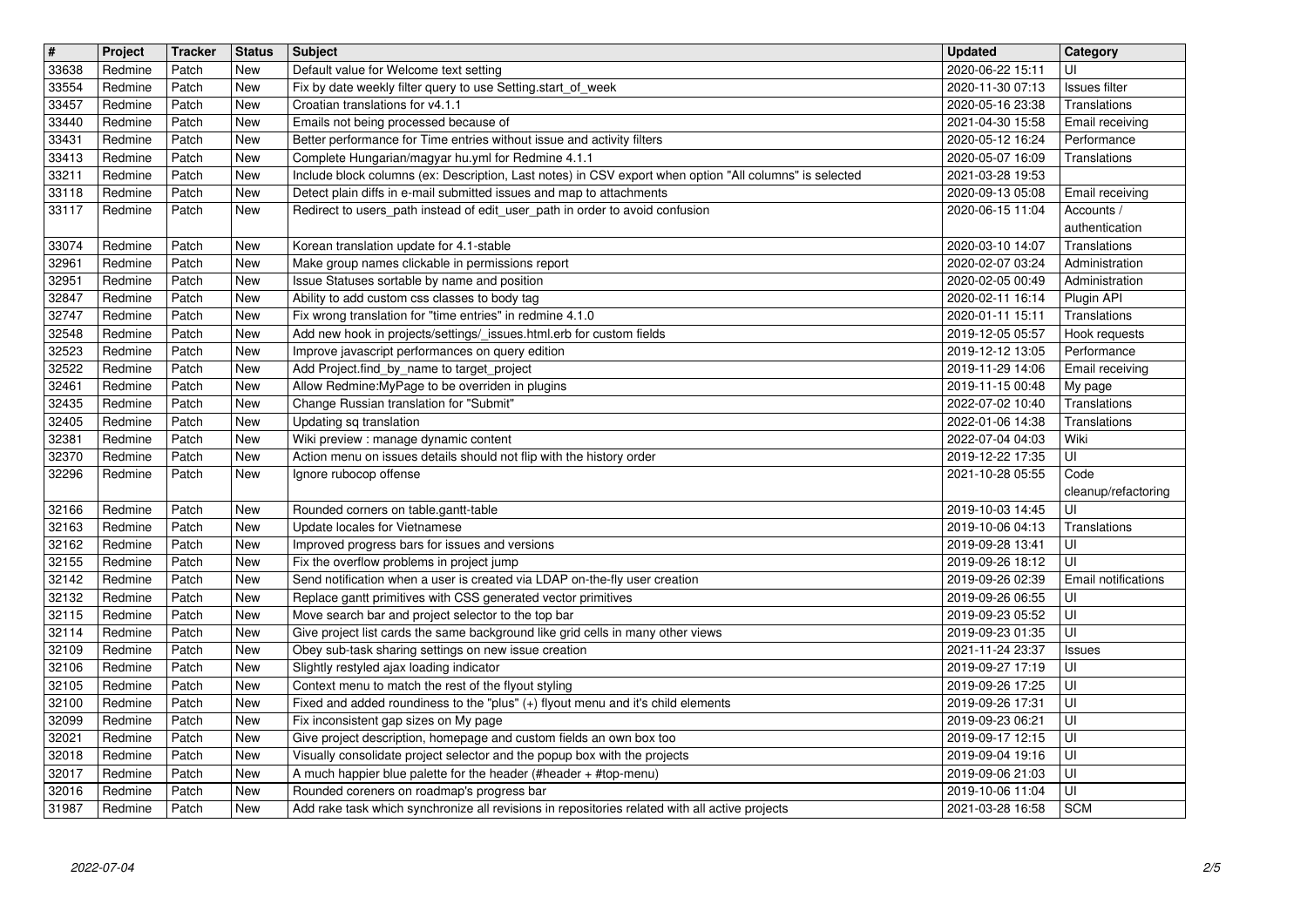| $\overline{\mathbf{H}}$ | Project            | <b>Tracker</b> | <b>Status</b> | <b>Subject</b>                                                                                                                                                                             | <b>Updated</b>                       | Category                    |
|-------------------------|--------------------|----------------|---------------|--------------------------------------------------------------------------------------------------------------------------------------------------------------------------------------------|--------------------------------------|-----------------------------|
| 31573<br>31505          | Redmine<br>Redmine | Patch<br>Patch | New<br>New    | Show each journal entry from issue history in a box<br>Mark edited journal notes as "Edited"                                                                                               | 2019-07-05 22:35<br>2022-03-18 19:44 | UI<br>Issues                |
| 31385<br>31283          | Redmine<br>Redmine | Patch<br>Patch | New<br>New    | Formating toolbar : new color tools<br>Assign ticket comment by subaddress                                                                                                                 | 2019-09-16 16:48<br>2019-04-30 17:36 | UI<br>Email receiving       |
| 31151                   | Redmine            | Patch          | New           | Add AppServer to Technical Information page                                                                                                                                                | 2019-04-05 14:49                     | Administration              |
| 31079<br>31076          | Redmine<br>Redmine | Patch<br>Patch | New<br>New    | Clean up login form with placeholders<br>Issues CSV / PDF export via ActiveJob                                                                                                             | 2019-04-02 11:37<br>2022-03-20 22:24 | UI<br>Issues                |
| 30971                   | Redmine            | Patch          | New           | principals_options_for_select does not select user when user id is numeric                                                                                                                 | 2019-03-06 11:59                     | Issues                      |
| 30919<br>30757          | Redmine<br>Redmine | Patch<br>Patch | New<br>New    | Group Issues Custom Fields - (Form like Issues)<br>LDAP Contextless login in Active Directory                                                                                              | 2021-08-24 12:33<br>2019-02-13 22:28 | Issues<br>Accounts /        |
|                         |                    |                |               |                                                                                                                                                                                            |                                      | authentication              |
| 30739<br>30730          | Redmine<br>Redmine | Patch<br>Patch | New<br>New    | Project Custom Fields configuration : split by tracker<br>[Revision view] Place link to add a related issue next to the heading                                                            | 2019-12-10 19:02<br>2019-02-15 18:12 | Custom fields<br>UI         |
| 30451                   | Redmine            | Patch          | New           | Move #main-menu outside of the #header to follow directly after the #header insetad                                                                                                        | 2019-01-23 23:23                     | UI                          |
| 30433<br>30262          | Redmine<br>Redmine | Patch<br>Patch | New<br>New    | Flash notices to behave like flash notices :)<br>Show 'Add filter' dropdown menu as button beneath the filters                                                                             | 2019-01-29 10:52<br>2019-05-25 05:54 | UI<br>UI                    |
| 30167                   | Redmine            | Patch          | New           | Replace ajax-indicator with a waiting cursor                                                                                                                                               | 2018-12-09 23:23                     | UI                          |
| 30071<br>30026          | Redmine<br>Redmine | Patch<br>Patch | New<br>New    | Show parent projects when filtering in the project jump box<br>macros and textile at pdf export in custom field                                                                            | 2019-06-20 18:43<br>2019-04-29 13:22 | UI<br>PDF export            |
| 29892                   | Redmine            | Patch          | New           | API Query. Retrieve specified columns                                                                                                                                                      | 2018-11-01 15:35                     | <b>REST API</b>             |
| 29885<br>29830          | Redmine<br>Redmine | Patch<br>Patch | New<br>New    | Fix 403 error while adding new watchers when selected issues in context_menu from different projects<br>Issue CSV export options: checkboxes have no effect for columns activated in query | 2018-12-30 06:11<br>2022-03-19 12:59 | Issues<br>Issues            |
| 29738                   | Redmine            | Patch          | New           | Add last_updated_by feature in issues index api                                                                                                                                            | 2018-10-06 14:49                     | <b>REST API</b>             |
| 29692<br>29649          | Redmine<br>Redmine | Patch<br>Patch | New<br>New    | Bosnian localization update<br>Rake task to export wiki to HTML/PDF                                                                                                                        | 2019-04-06 09:05<br>2022-06-02 15:25 | Translations<br>Wiki        |
| 29594                   | Redmine            | Patch          | New           | Add view hook to insert content between issue details associated changeset section                                                                                                         | 2018-10-11 01:25                     | Hook requests               |
| 29424<br>29263          | Redmine<br>Redmine | Patch<br>Patch | New<br>New    | Convert migration file from 4.2 to 5.2<br>Move issue attributes to their own section in issue page                                                                                         | 2018-08-22 13:44<br>2019-06-20 18:22 | Database<br>UI              |
| 29245                   | Redmine            | Patch          | New           | Gender neutralized child/parent adjectives for some latin languages                                                                                                                        | 2018-07-25 22:12                     | 118n                        |
| 29216<br>29185          | Redmine<br>Redmine | Patch<br>Patch | New<br>New    | Replace the searchbox label in the header with a placeholder<br>Add my_page to the application menu                                                                                        | 2019-10-03 14:29<br>2018-07-05 18:03 | UI<br>UI                    |
| 29184                   | Redmine            | Patch          | New           | Add home to the application menu                                                                                                                                                           | 2020-12-09 18:32                     | UI                          |
| 29171<br>29045          | Redmine<br>Redmine | Patch<br>Patch | New<br>New    | Add missing index to custom_values<br>Change Japanese translation for Tracker                                                                                                              | 2018-07-04 14:42<br>2018-12-18 17:06 | Performance<br>Translations |
| 28861                   | Redmine            | Patch          | New           | Add a date item to the context menu                                                                                                                                                        | 2020-02-19 08:39                     | UI                          |
| 28771<br>28618          | Redmine<br>Redmine | Patch<br>Patch | New<br>New    | Allow adding multiple entities when performing multiple searches in modals<br>Datepicker is called incorrectly                                                                             | 2018-05-22 06:28<br>2018-07-01 06:31 | UI<br>Calendar              |
| 28509<br>28243          | Redmine            | Patch          | New<br>New    | hu.yml for Redmine 3.4                                                                                                                                                                     | 2019-01-23 05:03                     | Translations                |
| 28025                   | Redmine<br>Redmine | Patch<br>Patch | New           | Consistent interface for Principal.member_of and not_member_of<br>Access project jump box with hotkey                                                                                      | 2018-02-25 20:46<br>2019-11-20 14:27 | UI                          |
| 27917                   | Redmine            | Patch          | New           | Use Ruby 2.4.3 on the CI server                                                                                                                                                            | 2018-01-09 05:47                     | Website                     |
| 27678                   | Redmine            | Patch          | New           | Make "Check all / Uncheck all" link noticeable                                                                                                                                             | 2017-12-25 10:51                     | (redmine.org)<br>UI         |
|                         |                    |                |               |                                                                                                                                                                                            |                                      |                             |
|                         |                    |                |               |                                                                                                                                                                                            |                                      |                             |
|                         |                    |                |               |                                                                                                                                                                                            |                                      |                             |
|                         |                    |                |               |                                                                                                                                                                                            |                                      |                             |
|                         |                    |                |               |                                                                                                                                                                                            |                                      |                             |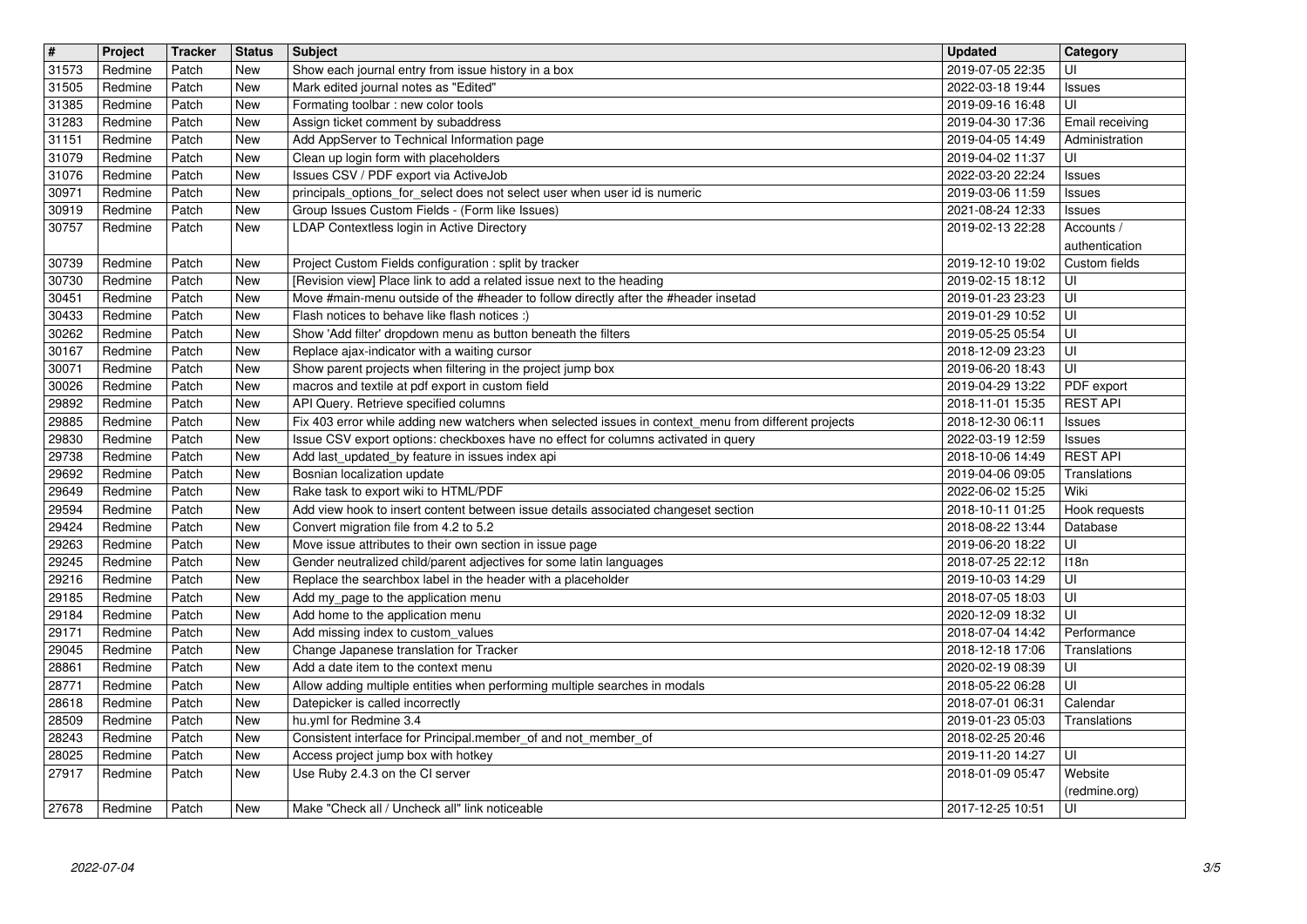| $\overline{\mathbf{H}}$ | Project            | <b>Tracker</b> | <b>Status</b> | <b>Subject</b>                                                                                                                                         | <b>Updated</b>                       | <b>Category</b>                        |
|-------------------------|--------------------|----------------|---------------|--------------------------------------------------------------------------------------------------------------------------------------------------------|--------------------------------------|----------------------------------------|
| 27589<br>27559          | Redmine<br>Redmine | Patch<br>Patch | New<br>New    | Request for a hook under the project members list (Project / Settings / Members tab)<br>Default branch should be always first in the graph             | 2017-11-20 12:51<br>2017-12-18 04:50 | Hook requests<br><b>SCM</b>            |
| 27510                   | Redmine            | Patch          | New           | Groups active method                                                                                                                                   | 2017-12-10 11:29                     | Groups                                 |
| 27346<br>27212          | Redmine<br>Redmine | Patch<br>Patch | New<br>New    | Use the new pagination style for the calendars view<br>When deleting the projects category, its name should be represented in the confirmation dialog. | 2019-05-08 07:08<br>2017-10-17 13:28 | Calendar<br>Project settings           |
| 26819                   | Redmine            | Patch          | New           | Create related issue button                                                                                                                            | 2017-09-01 15:46                     | <b>Issues</b>                          |
| 26714                   | Redmine            | Patch          | New           | pluck instead of map in issue_query                                                                                                                    | 2021-03-12 09:38                     | Code<br>cleanup/refactoring            |
| 26685                   | Redmine            | Patch          | New           | Check of child classes of all levels is added for Redmine::SubclassFactory::ClassMethods                                                               | 2017-08-14 17:01                     |                                        |
| 26439<br>26104          | Redmine<br>Redmine | Patch<br>Patch | New<br>New    | Plugin load order defined by plugin checks<br>Quick jump to issue only if searching for issues                                                         | 2018-12-19 14:40<br>2021-06-03 00:12 | Plugin API<br>Search engine            |
| 26030                   | Redmine            | Patch          | New           | Like issues and news comments, want to specify the display order of the forum's reply.                                                                 | 2022-03-21 21:08                     | Forums                                 |
| 25570                   | Redmine            | Patch          | New           | unchecked use of params[:query]                                                                                                                        | 2018-03-07 08:50                     | Code<br>cleanup/refactoring            |
| 25261                   | Redmine            | Patch          | New           | Patch for bug with call_hook in mail handler                                                                                                           | 2017-04-02 06:19                     | Hook requests                          |
| 25154<br>25139          | Redmine<br>Redmine | Patch<br>Patch | New<br>New    | Allow non-administrator users to copy certain projects<br>Project link on issues list, now redirects to project specific issues                        | 2019-06-22 01:04<br>2017-02-22 21:53 | Projects<br>UI                         |
| 25068                   | Redmine            | Patch          | New           | Versions show page summary moved to sidebar                                                                                                            | 2017-02-15 12:55                     | UI                                     |
| 25066<br>24939          | Redmine<br>Redmine | Patch<br>Patch | New<br>New    | Sort order with null placement (NULLS FIRST, NULLS LAST)<br>Changing plugin loading order                                                              | 2017-11-17 09:37<br>2017-09-19 00:54 | Issues filter                          |
| 24827                   | Redmine            | Patch          | New           | Project roadmap each version now wrapped with "box" class                                                                                              | 2018-04-05 07:54                     | Plugin API<br>UI                       |
| 24623<br>24446          | Redmine<br>Redmine | Patch<br>Patch | New<br>New    | Implements CRUD permissions and restrictions to issue attachments<br>Call 'view_issues_timelog_form_bottom' hook                                       | 2022-06-14 19:35<br>2016-11-24 11:24 | Attachments<br>Hook requests           |
| 24435                   | Redmine            | Patch          | New           | Add `view_account_contextual` and `view_account_list_buttons` hooks                                                                                    | 2016-11-23 15:25                     | Hook requests                          |
| 24434                   | Redmine            | Patch          | New           | Link Redmine Issues to Mercurial Branch name                                                                                                           | 2016-11-23 05:37                     | <b>SCM</b>                             |
| 24323<br>24072          | Redmine<br>Redmine | Patch<br>Patch | New<br>New    | Improve exceptions handling<br>Added formatting for email notifications                                                                                | 2016-11-11 11:06<br>2016-10-15 06:28 | <b>REST API</b><br>Email notifications |
| 23980                   | Redmine            | Patch          | New           | Replace images with icon fonts                                                                                                                         | 2022-03-21 22:37                     | UI                                     |
| 23954<br>23946          | Redmine<br>Redmine | Patch<br>Patch | New<br>New    | Shows the date of the last activity on Projects administration.<br>News appearance with box class                                                      | 2022-03-20 23:35<br>2016-11-07 15:20 | Projects<br>UI                         |
| 23546                   | Redmine            | Patch          | New           | Issue visibility "watched by, created by or assigned to" for roles                                                                                     | 2022-02-01 17:22                     | Issues permissions                     |
| 23498<br>23417          | Redmine<br>Redmine | Patch<br>Patch | New<br>New    | Add plugin view hook for wiki context menu<br>Make the ID column configurable in the issues listing like the other columns                             | 2016-08-27 06:39<br>2021-07-08 01:26 | Hook requests<br>Issues filter         |
| 23378                   | Redmine            | Patch          | New           | Speedup Project Settings with many members                                                                                                             | 2016-08-18 06:37                     | Performance                            |
| 23328<br>22798          | Redmine<br>Redmine | Patch<br>Patch | New<br>New    | Improve Update/Create issue speed<br>fetching of Git changesets sometimes fails due to non existant revisions in prev_db_heads                         | 2016-08-22 02:49<br>2016-06-14 02:37 | Performance<br><b>SCM</b>              |
| 22291                   | Redmine            | Patch          | New           | Link Category in the issue page to all open issues from that project with the same category                                                            | 2018-08-21 23:42                     | Issues                                 |
| 21493<br>21378          | Redmine<br>Redmine | Patch<br>Patch | New<br>New    | Tweak colors of default theme<br>Include Documents in Projects API                                                                                     | 2022-03-18 19:43<br>2016-01-31 10:37 | UI<br><b>REST API</b>                  |
| 21257                   | Redmine            | Patch          | New           | Use PDF icon for "Also available in PDF"                                                                                                               | 2015-11-24 01:46                     | UI                                     |
| 21101<br>21057          | Redmine<br>Redmine | Patch<br>Patch | New<br>New    | Add go-to action schema<br>Update and extend Gantt module wiki documentation                                                                           | 2017-06-01 19:00<br>2015-10-24 06:52 | Email notifications<br>Documentation   |
| 21055                   | Redmine            | Patch          | New           | Add Authentication mode filter in the Users admin page                                                                                                 | 2016-08-31 11:34                     | Administration                         |
|                         |                    |                |               |                                                                                                                                                        |                                      |                                        |
|                         |                    |                |               |                                                                                                                                                        |                                      |                                        |
|                         |                    |                |               |                                                                                                                                                        |                                      |                                        |
|                         |                    |                |               |                                                                                                                                                        |                                      |                                        |
|                         |                    |                |               |                                                                                                                                                        |                                      |                                        |
|                         |                    |                |               |                                                                                                                                                        |                                      |                                        |
|                         |                    |                |               |                                                                                                                                                        |                                      |                                        |